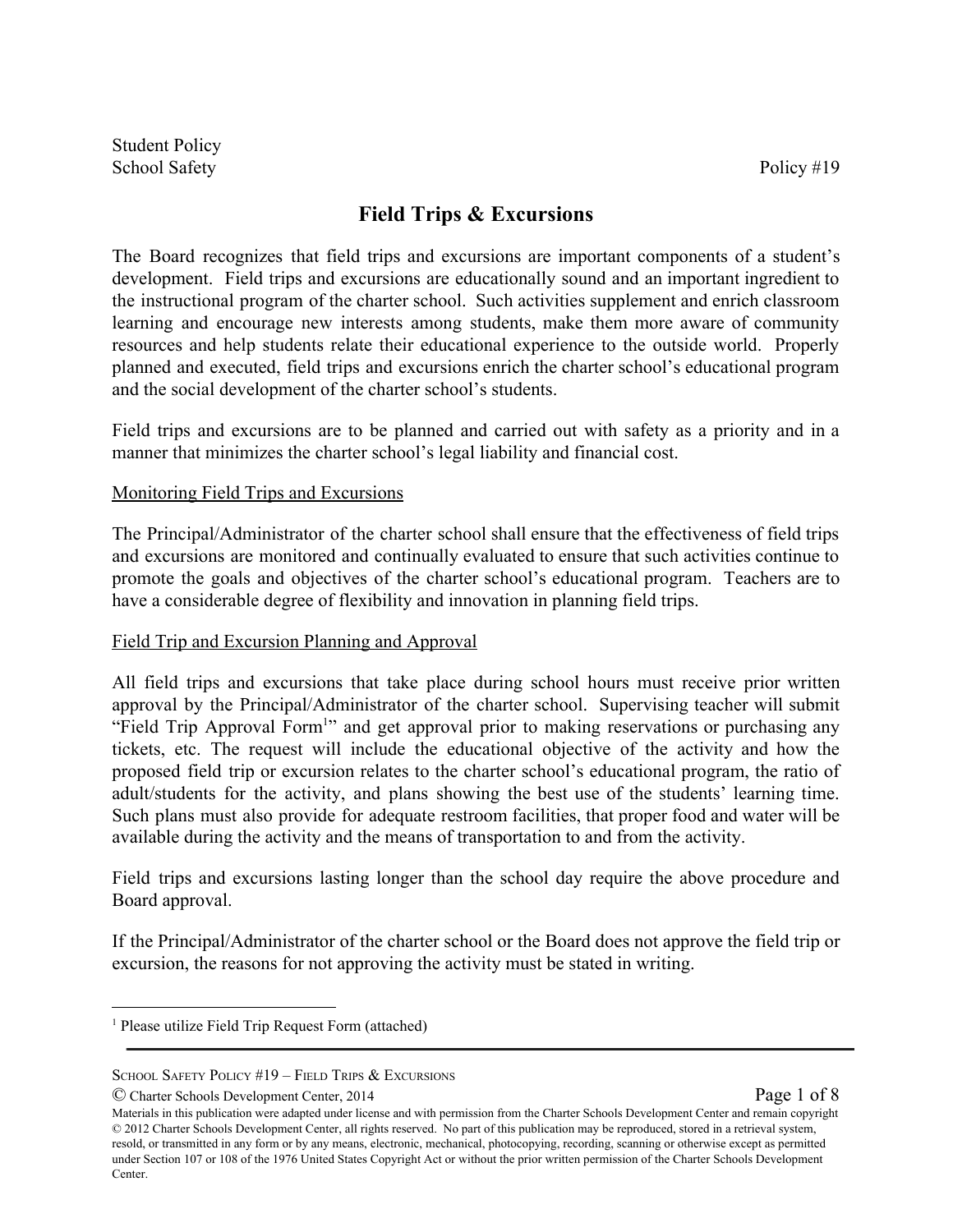The Principal/Administrator of the charter school may exclude from the field trip or excursion any student whose presence on the field trip or excursion would pose a safety or disciplinary risk.

The Principal/Administrator of the charter school shall not approve activities that he/she considers to be inherently dangerous to students.

## Permission Slips

No student will be permitted to go on a field trip or excursion without a permission slip signed by the student's parent or guardian. The permission slip shall include a waiver of all claims against the charter school, its employees and the State of California for injury, accident, illness or death occurring during or by reason of the field trip or excursion. In addition, the permission slip shall include an emergency telephone number for the student; any medications the student is required to take, along with the time and dosage required; and any medications the student is allergic to or other medical information necessary to ensure the student's safety.

One copy of the permission slip shall be filed with the Principal/Administrator of the charter school and one copy shall be given to the teacher to take on the field trip or excursion.

## Accident and Medical Insurance

The charter school does not provide student accident or medical insurance. However, information on how to obtain medical insurance through Covered California is available from the Principal/Administrator of the charter school. Applications and payments must be sent directly to the insurance company.

#### Supervision of Field Trips and Excursions

The sponsoring teacher must be present to supervise the field trip or excursion. The Principal/Administrator of the charter school or his/her designee shall be designated as the emergency contact for the group on the field trip or excursion. The sponsoring teacher or charter school employee accompanying the group shall have completed a first aid course which is certified by the American Red Cross.

A first aid kit shall be in the possession of the sponsoring teacher or accompanying charter school employee at all times during the field trip or excursion.

Charter school employees shall not consume alcohol or use controlled substances (except for medications taken under a physician's orders) while accompanying and supervising students on a field trip or excursion.

Any injuries or unusual incidents occurring during the field trip or excursion shall be documented in writing by the sponsoring teacher or other charter school employee accompanying the field trip or excursion.

SCHOOL SAFETY POLICY #19– FIELD TRIPS & EXCURSIONS © Charter Schools Development Center, 2014 Page 2 of 8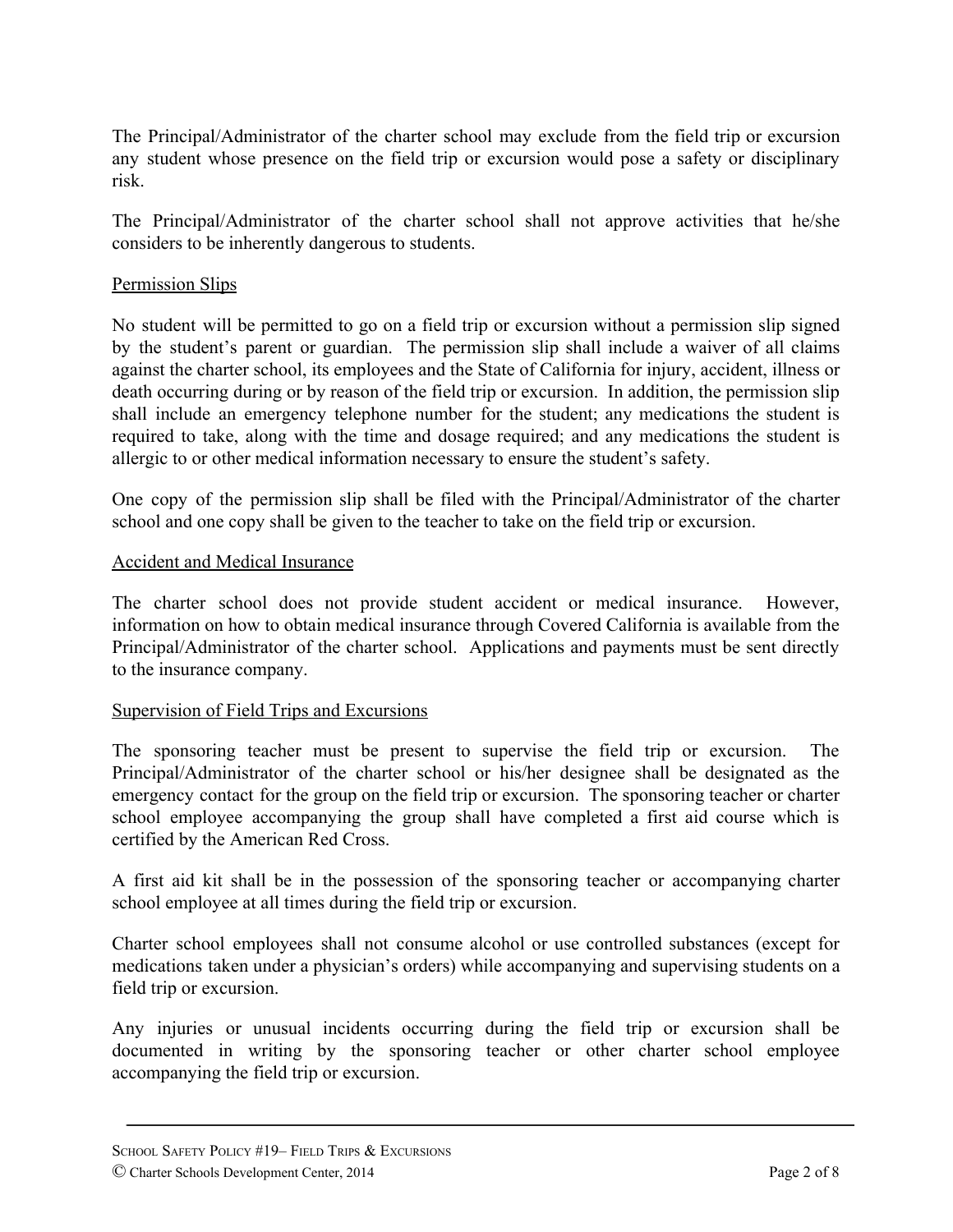## Adult/Student Ratio

Adult/student supervision ratio must be observed at all times during the field trip or excursion. Students are under the jurisdiction of the Board at all times during the field trip or excursion and school rules are to be adhered to at all times. Horseplay, practical jokes, harassment, taunting, rough play, aggressive or violent behavior, profanity, viewing of pornographic material and use of alcohol, tobacco, vape or controlled substances during the field trip or excursion are strictly prohibited. The driver or any other person shall not smoke or have in his/her immediate possession a lighted pipe, cigar, or cigarette containing tobacco or any other plant, or use a vape or e cigarette type device, when there is a minor in the motor vehicle, whether the motor vehicle is in motion or at rest. (Health and Safety Code 118948)

## Parent/Guardian Participation in Field Trips and Excursions

Parents/guardians are encouraged to participate in field trips and excursions to assist with supervision of students. Parents/guardians accompanying the charter school group shall receive clear information regarding their responsibilities from the sponsoring teacher. Prior to the field trip or excursion, the Principal/Administrator of the charter school or his/her designee may hold a meeting for parents/guardians accompanying the charter school group as supervisors to discuss, among other things, safety and the importance of safety-related rules for the field trip or excursion, how to keep a group together and what to do if an emergency occurs.

Parents/guardians will be assigned a specific group of students and shall be responsible for the continuous monitoring of these students at all times. Parents/guardians shall not consume alcohol or use controlled substances (except for medications taken under a physician's orders) while accompanying and supervising students on a field trip or excursion. Parents/guardians participating in field trips and excursions are required to pass a criminal background check and a tuberculosis screening in advance of the field trip/excursion.

# **Transportation**

Consideration will be given to the safest mode of transportation and the safest routes of travel. If travel is by van, the legal occupancy limit must not be exceeded. Seat belts are to be used at all times while traveling.

The Principal may authorize the transportation of students by private vehicle when the vehicle is driven by an adult age 25 or older who possesses a valid California driver's license or, if he/she is a nonresident on active military duty in California, possesses a valid license from his/her state of residence. To be approved, a driver shall have a good driving record and possess liability insurance of \$300,000 or more per occurrence. Drivers shall receive safety and emergency instructions which shall be kept in their vehicle.

Vehicles owned by Tehama eLearning Academy may only be driven by school personnel. School personnel driving on field trips, utilizing school vehicles or personal vehicles must complete a drivers application which includes submitting proof of a good driving record from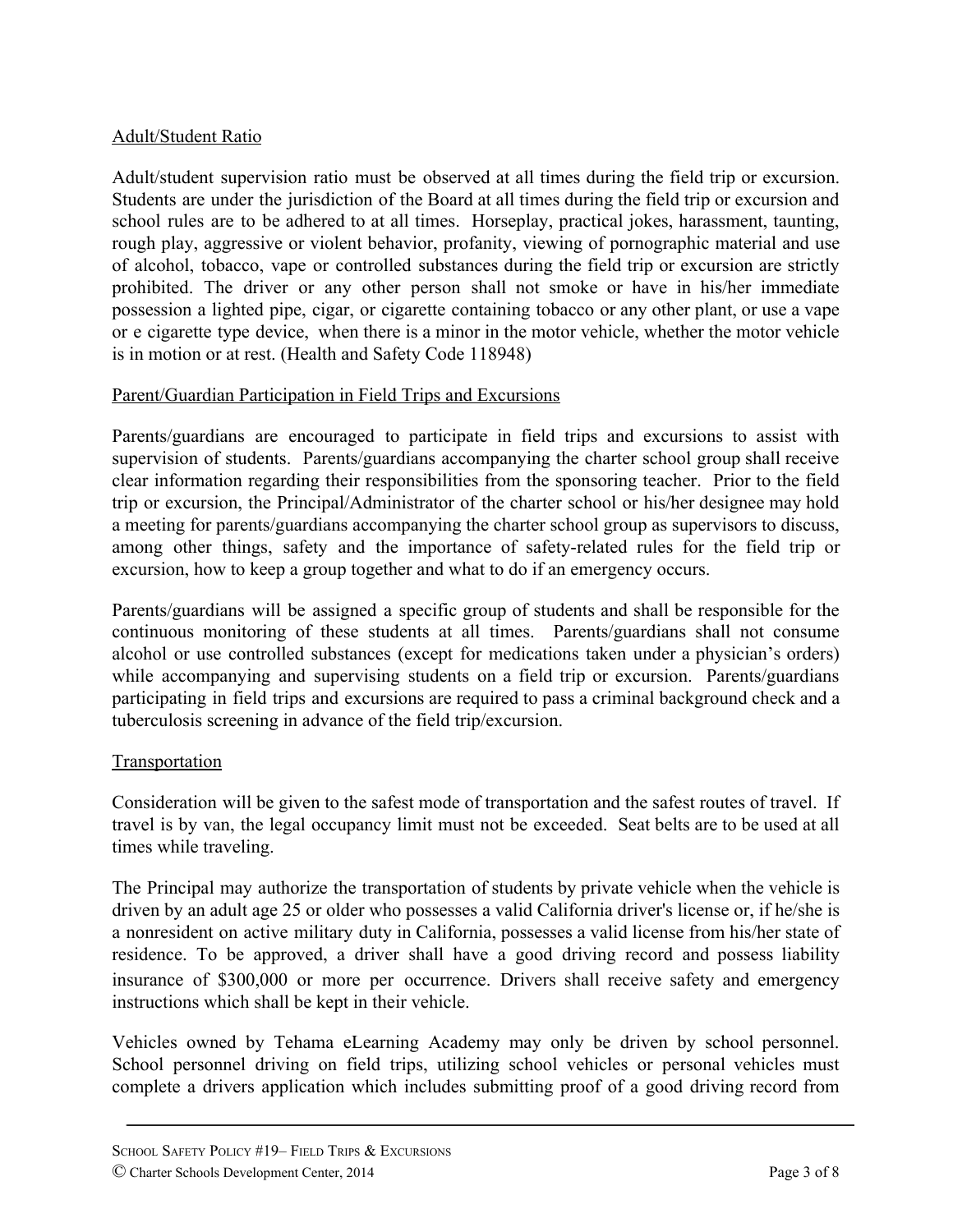DMV and proof of driver's license and insurance.

All drivers shall wear safety belts and shall ensure that all passengers are properly secured in seat belts or child passenger restraint systems in accordance with law. Driver must be free of any medical condition that may affect his/her ability to operate a vehicle. The number of passengers shall not exceed the capacity for which the vehicle was designed. No one may transport more than nine passengers plus the driver in any vehicle. . Transportation is limited to District students and approved chaperones. The use of cell phones, walkmans, pagers or other electronic devices while driving is prohibited. Any fines resulting from violations will be paid by the employee/volunteer.

Under no circumstances shall students transport other students except siblings with parental permission.

Parents/guardians/adults utilizing private vehicles for field trips may request reimbursement for mileage at the costs at the rate allowed by the Internal Revenue Service for vehicle expenses. To receive reimbursement the parent/guardian must submit a mileage reimbursement request form indicating the destination and purpose of the trip and miles traveled. The report must be co-signed by the sponsoring teacher and approved by the Principal.

When district transportation is provided, or students are attending a school-sponsored event, students may be released from using district transportation only with the advance written permission of their parents/guardians. A form may be signed at the start of the school year and kept in a student's file for this purpose, or parents may send written permission for student's release for individual trips.<sup>2</sup>

# Defraying Expenses of Field Trips and Excursions

Students may help defray field trips and excursion costs through donations. A student may not be denied the privilege of participating in a field trip or excursion due to lack of funds. Other approved funding may also offset expenses of field trips and excursions. The sponsoring teacher must provide alternative educational activities for those students not participating in the field trip or excursion due to choosing not to attend or whose parents/guardians do not give permission for the student to participate in the field trip or excursion.

Adopted: 05/11/2017

Amended: 10/10/2019

<sup>2</sup> Please utilize Form for Student Utilizing Non-district Sponsored Driver/other transportation (attached)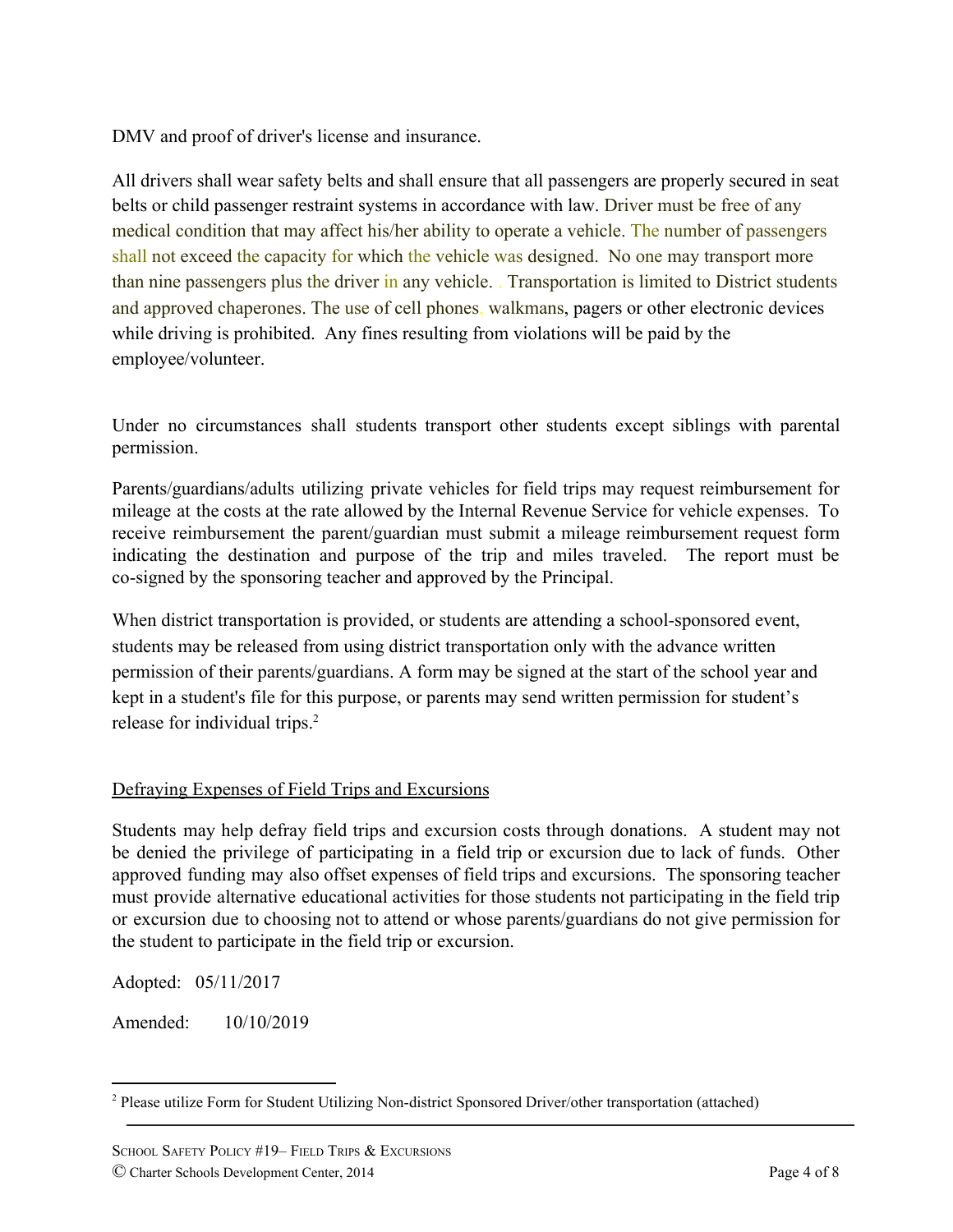# **TeLA Field Trip Request Approval Form**

Form to be completed by Supervising Teacher, Approval needed prior to making reservations/purchasing tickets, etc.

|                                                       | Supervising Teacher                                                                        |
|-------------------------------------------------------|--------------------------------------------------------------------------------------------|
|                                                       |                                                                                            |
|                                                       |                                                                                            |
|                                                       | Number of Students attending ______________ Signed Permission slips with emergency contact |
|                                                       |                                                                                            |
|                                                       |                                                                                            |
|                                                       |                                                                                            |
|                                                       |                                                                                            |
|                                                       | Supervising teacher has read and agrees to comply with Field Trip Policy                   |
| <b>Adults Driving</b>                                 |                                                                                            |
|                                                       |                                                                                            |
|                                                       |                                                                                            |
| Educational Purpose of trip                           |                                                                                            |
|                                                       | ,我们也不能在这里的人,我们也不能在这里的人,我们也不能在这里的人,我们也不能在这里的人,我们也不能在这里的人,我们也不能在这里的人,我们也不能在这里的人,我们也          |
|                                                       |                                                                                            |
|                                                       |                                                                                            |
|                                                       |                                                                                            |
| Plan for students with special considerations needed: |                                                                                            |
|                                                       | Signature of Supervising Teacher<br>date                                                   |
|                                                       |                                                                                            |
| <b>Student Policy</b>                                 |                                                                                            |
|                                                       |                                                                                            |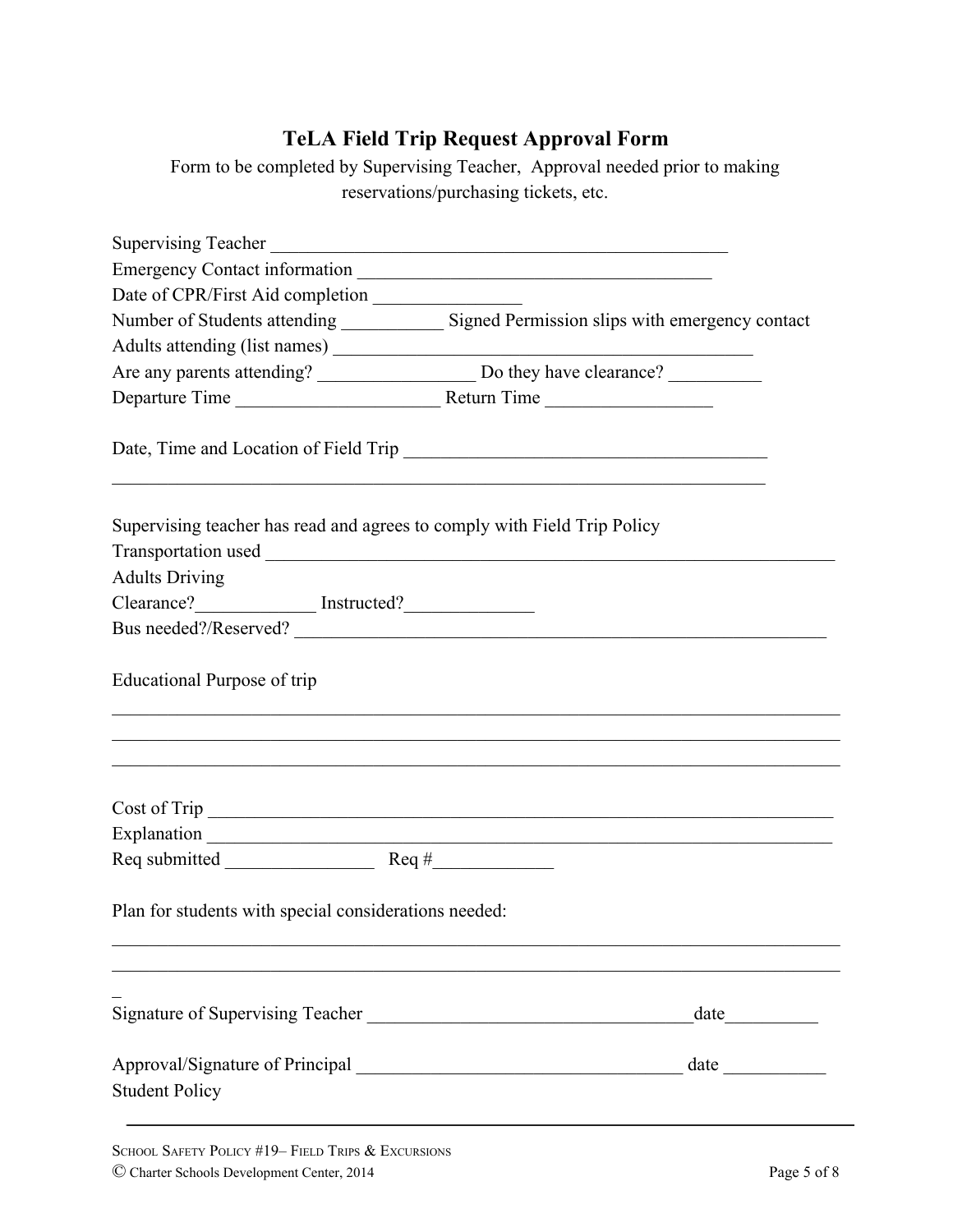# **Student Excursion & Transportation by Non-District Sponsored Driver Agreement**

| <b>Student Name</b> |          |         |  |
|---------------------|----------|---------|--|
|                     |          |         |  |
| <b>Event</b>        | Location | Date(s) |  |

I understand that Tehama eLearning Academy is providing transportation/supervision to and from the above activity. However, I do not wish to avail myself of the transportation provided by the school.

The above student hereby requests permission to ride with/leave an event with a non-district sponsored driver/person (who may or may not be the parent of the student), or be given permission to leave and walk home from a school-sponsored event.

If the student is transported by a non-school sponsored driver , it is fully understood that the school is in no way responsible, nor does the school assume liability for any injuries or losses resulting from this non-school sponsored transportation. Although the school may assist in coordinating transportation and/or recommend travel time routes, or caravanning to or from this event. I fully understand that such recommendations are not mandatory.

I also understand that by riding with the non-district sponsored driver; the driver is not driving as an agent of or on behalf of the school.

| <b>Student Signature</b>                          | Date |  |
|---------------------------------------------------|------|--|
| Parent/Legal Guardian<br>(If student is under 18) | Date |  |
| School Approval Signature                         | Date |  |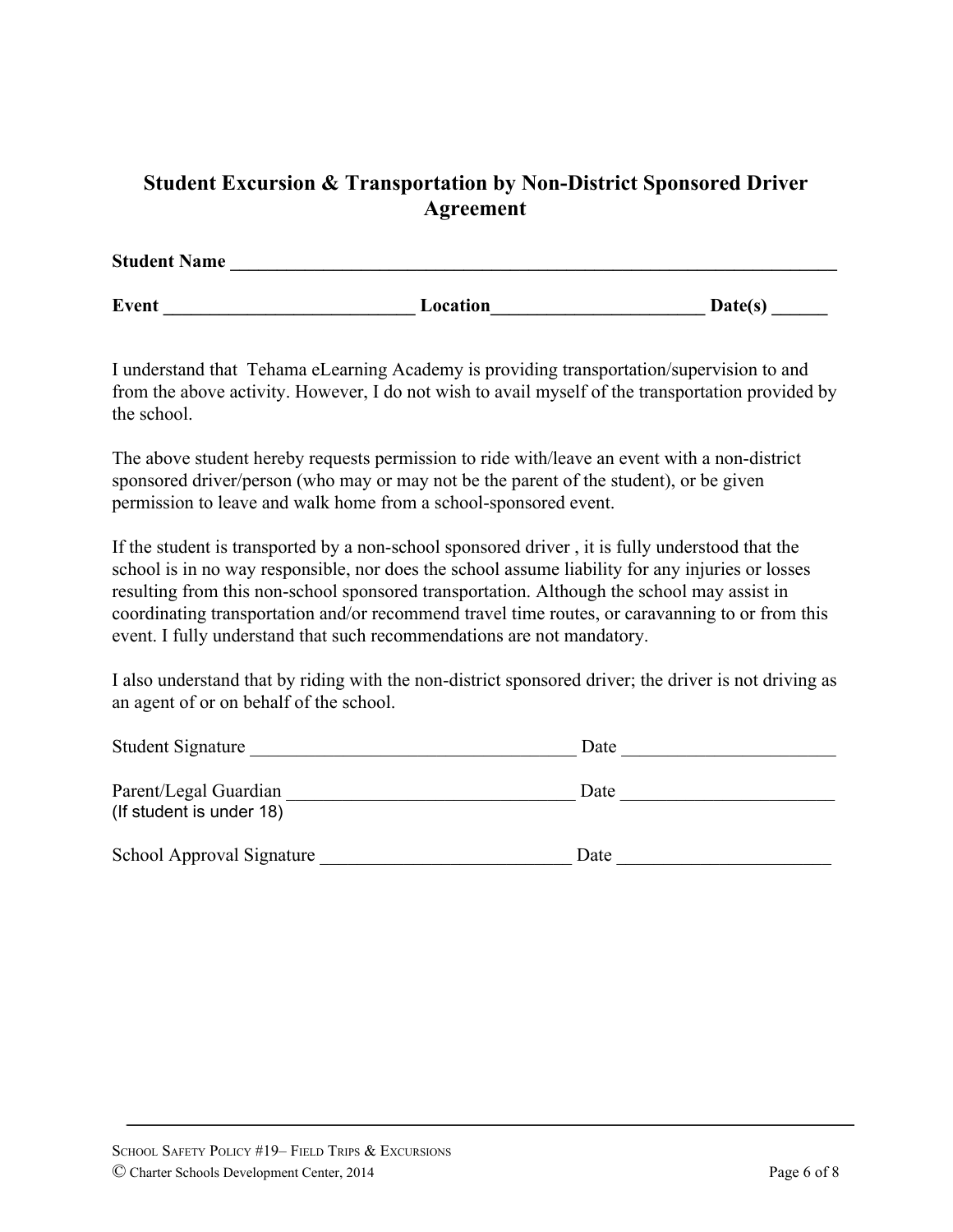#### **Confidential** Tehama eLearning Academy

#### TRANSPORTATION & EMERGENCY INFORMATION

| Today's Date: ____________________                                                                   | Email Address: ____________________________ |  |  |
|------------------------------------------------------------------------------------------------------|---------------------------------------------|--|--|
|                                                                                                      |                                             |  |  |
| Address (Mailing): ________________________________Home #: ___________________Cell#:________________ |                                             |  |  |
| Father/Guardian: ____________________________Cell #::__________Work #:___________                    |                                             |  |  |
| Mother/Guardian: ___________________________Cell #: __________Work # ___________                     |                                             |  |  |
| Emergency Contact: _____________________Cell #: __________Work #________________                     |                                             |  |  |
|                                                                                                      |                                             |  |  |
|                                                                                                      |                                             |  |  |
| 1. Any medication needed by student for field trip, (dosage required) ____________.                  |                                             |  |  |

**2. In case of medical or surgical emergency, I hereby give permission to the physician selected by**

**Tehama eLearning Academy to hospitalize and secure proper treatment for the student listed.**

**All such expenses not covered by school insurance shall be paid for by the parents.**

**3. Any allergies/special needs:\_\_\_\_\_\_\_\_\_\_\_\_\_\_\_\_\_\_\_\_**

*I understand that although the students will be supervised by Tehama eLearning Academy staff, I do* assume the risk in my student's participation in the event. If I choose not to permit my child to participate in this field trip activity, the student will be expected to attend school on the day of the field trip and will be *provided with meaningful alternative educational activities under the supervision of a teacher. I* acknowledge that I will not seek to have the School held liable in the event that any accident, injury, loss *of property or any other circumstance or incident occurs during or as a result of my son's/daughter's* participation in the field trip. This release of liability includes accident, injury, loss, or damages to the student, as well as, to other individuals or property which may result from the student's participation in the *event. I hereby release and agree to hold harmless the School District, its officials, agents and employees, from any claims arising out of my son's/daughter's participation in the event(s). I have read and understand and accept all of the statements recited above and accept full responsibility as described.*

*I have read and hereby accept the foregoing conditions for participation on field trips.*

Signature of Parent or Guardian

SCHOOL SAFETY POLICY #19– FIELD TRIPS & EXCURSIONS © Charter Schools Development Center, 2014 Page 7 of 8